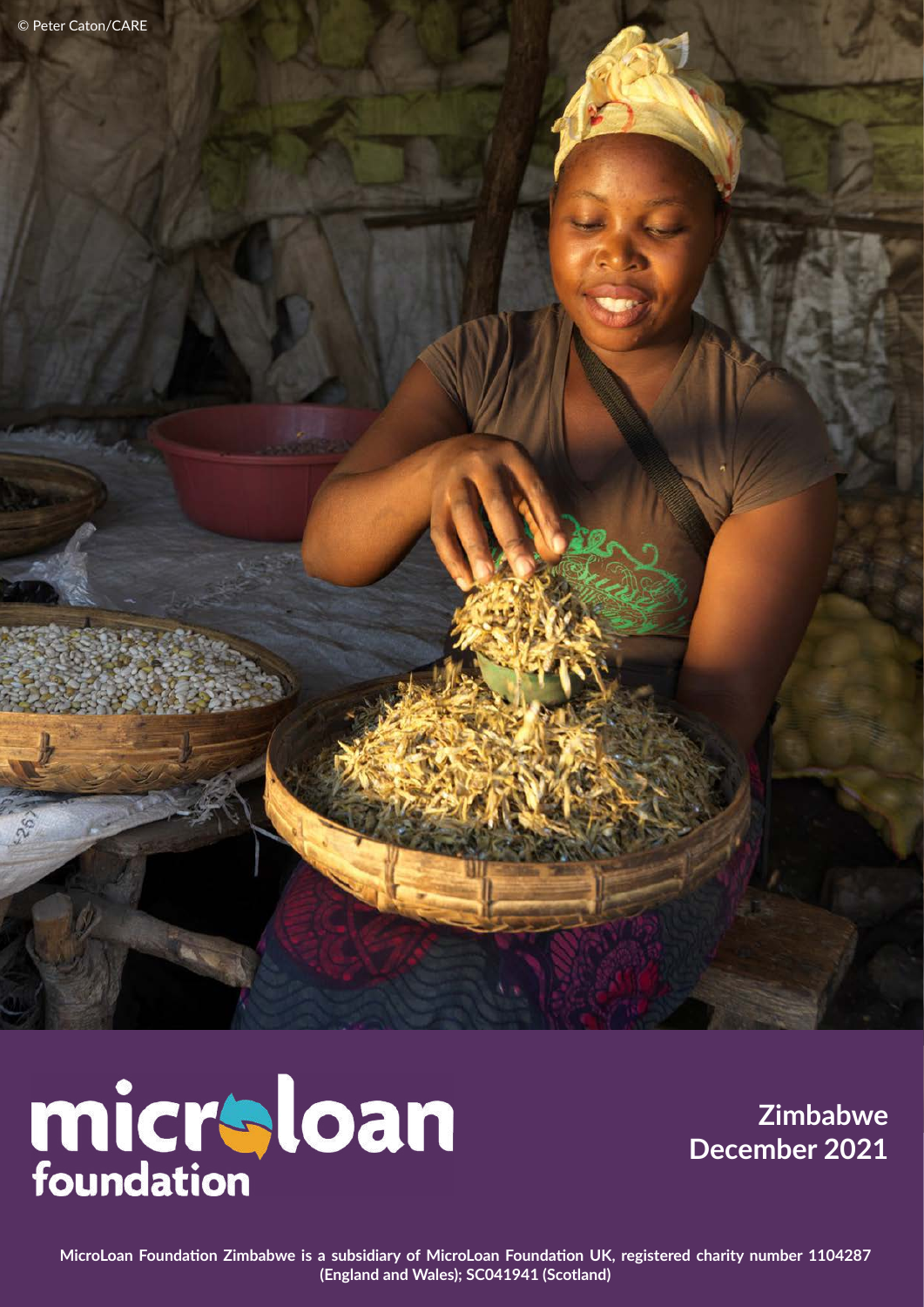## **MicroLoan Foundation Zimbabwe**

## **Leadership Team**

#### **Mateo Zanetic**

#### **Regional Director Africa and Chief Executive Officer Zimbabwe**

As the Regional Director Africa, Mateo is responsible for overall operational development and results, specifically across Zambia and Zimbabwe. He works closely with the senior management teams and he leads the Social Performance Management function for the group. As a member of the Boards across all three of MicroLoan Foundation's subsidiaries in Malawi, Zambia and Zimbabwe he ensures operations are working effectively and efficiently. As of February 2019, Mateo serves as the Chief Executive Officer of MLF Zimbabwe.

Mateo holds a degree in Management Accounting and Corporate Finance from Wits University.



MicroLoan Foundation works towards achieving a long-term outcome that permits poor rural women to cope better with the challenges and stresses they face. We monitor activities and progress towards social and economic goals for our beneficiaries using rigorous and globally recognised systems. Our Social Performance Management model is often cited as an example of best practice, and is recognised by TrueLift, a global initiative pushing for accountability and learning in pro-poor programmes.

MLF Zimbabwe uses an internally developed poverty assessment tool based on the globally recognised Poverty Probability Index.

## **Social Performance Management**

# micraloan foundation

**Zimbabwe December 2021**

# micraloan foundation

MicroLoan Foundation Zimbabwe (MLF Zimbabwe) launched in April 2017. The operations have two branches in the North East of the country with Harare serving as the Head Office.

> We offer pre and post loan disbursement training modules. They aim to help clients understand the purpose of the loans and ensure they are equipped to run and manage their businesses. Training modules include: market research, profit analysis, budgeting and the importance of savings. All training is taught through song, dance and role play.

MLF Zimbabwe provides pro-poor financial services and focuses on clients living in the rural areas to reach financially excluded and underserved communities. There is high demand for appropriate financial products and services, and a real need for capital, business support and financial literacy training. As of 31st December 2021, the outstanding loan book ZWL 3,716,883 (US\$34,178).

Mobile money technology is used to make disbursements, collect repayments and provide savings facilities for clients via the EcoCash platform. All transactions are 100% cashless, making it safer, easier and faster for clients to run their businesses.

The macroeconomic climate in Zimbabwe is challenging and the operations have been impacted by hyperinflation and a highly unstable local currency. As a social microfinance provider with positive impact and the well-being of clients at it's core, MLF Zimbabwe is currently relying on grants to fund its operations and growth. MLF Zimbabwe is one of the only social microfinance providers in the country, as such the organisation is well positioned for growth.

#### **Key Products and Services**



This is to provide customers with ongoing support on any operational issues. It is monitored monthly to analyse any common issues coming from clients.

## **Financial literacy and business training**

This product is offered to women to help them start income generating businesses. It has a 10% interest rate per month and is repayable over 8 fortnights. No collateral is required.

## **Four month business loan**



In addition to loans, MicroLoan facilitates savings among clients. Since we are a non-deposit taking microfinance organisation, we facilitate savings for clients through the use of Ecocash club accounts. Clients can withdraw savings at any time required with consent from the group.

## **Zimbabwe December 2021**